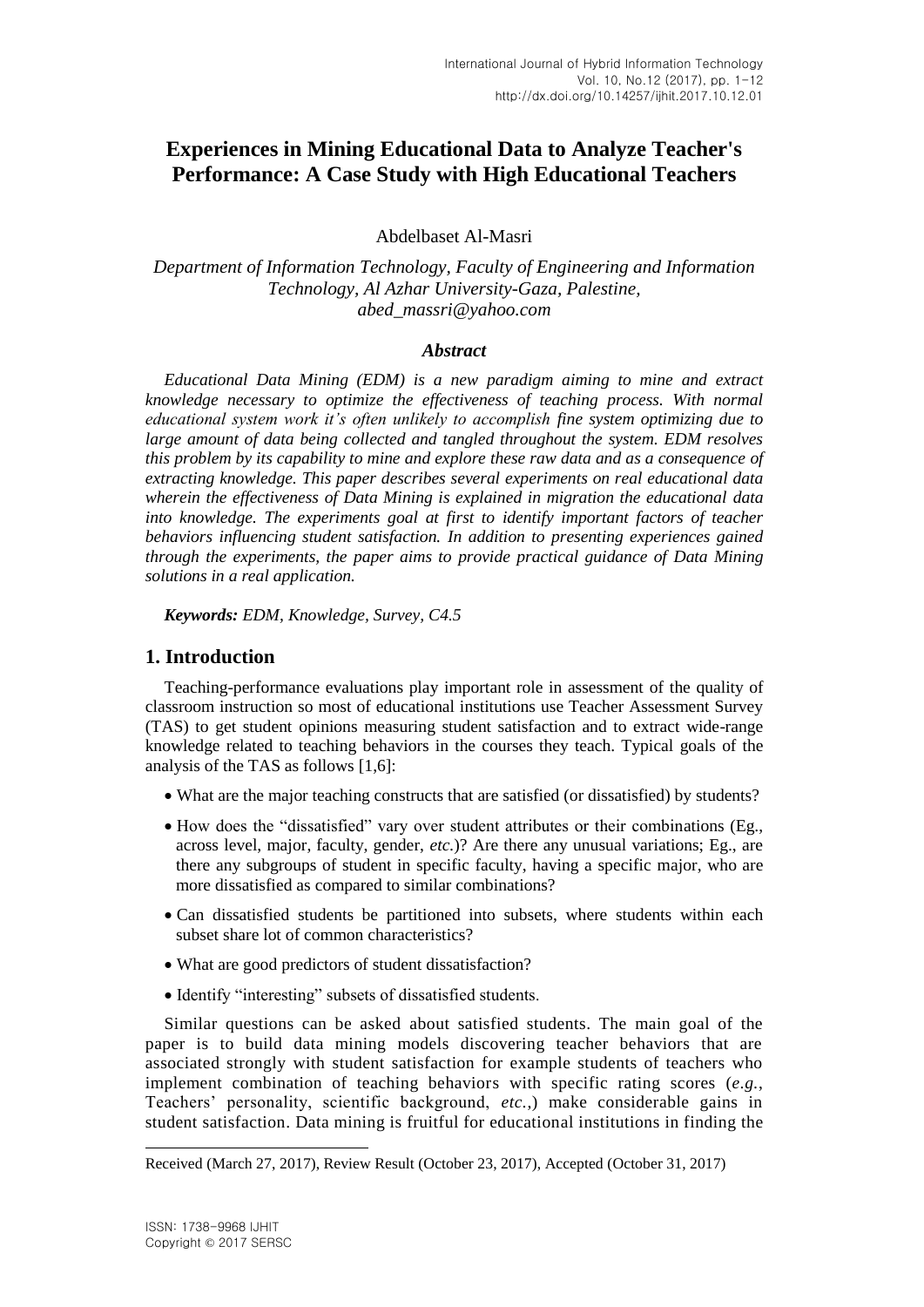factors that affect student satisfactions strongly and how these factors related to other. Data mining is one of the rapidly growing fields according to the huge amount of data accumulated by running institutions to its business [2]. New methods for data mining have been studied, which describe data exploring and knowledgeextracting processes including data preprocessing, data analysis, and knowledge representation. The common tasks of data mining include induction of classification models [12], association rules [13], evolution and deviation analysis and making clustering for similar data objects [2]. To make data suitable for mining, preparing methods should be applied to it for cleansing and transforming data to a format ready for the mining [2]. Educational Data mining [8] is a novel research area offering solid ground for applications interested for educational environment. Educational data mining can mine educational data to extract knowledge related to learning activities. Figure 1 demonstrates how the data mining could strongly contribute in providing the knowledge necessary to educational responsible for making the correct decisions to optimize the educational systems and shows how the usage of the data mining in educational institutions forms an interactive cycle for learning improvement.

The main objective of this study is to use data mining techniques to improve student achievement through the followings:

- a) Get a detailed understanding of the current situation of teaching behaviors in the classroom.
- b) Discover the teaching behaviors that are associated strongly with student satisfaction and can be used as significant predictors for the teacher performance.
- c) Design a future plan for achieving specific improvements based on the findings in (a, b).



**Figure 1. The Cycle of Employing Data Mining in Educational Institutions**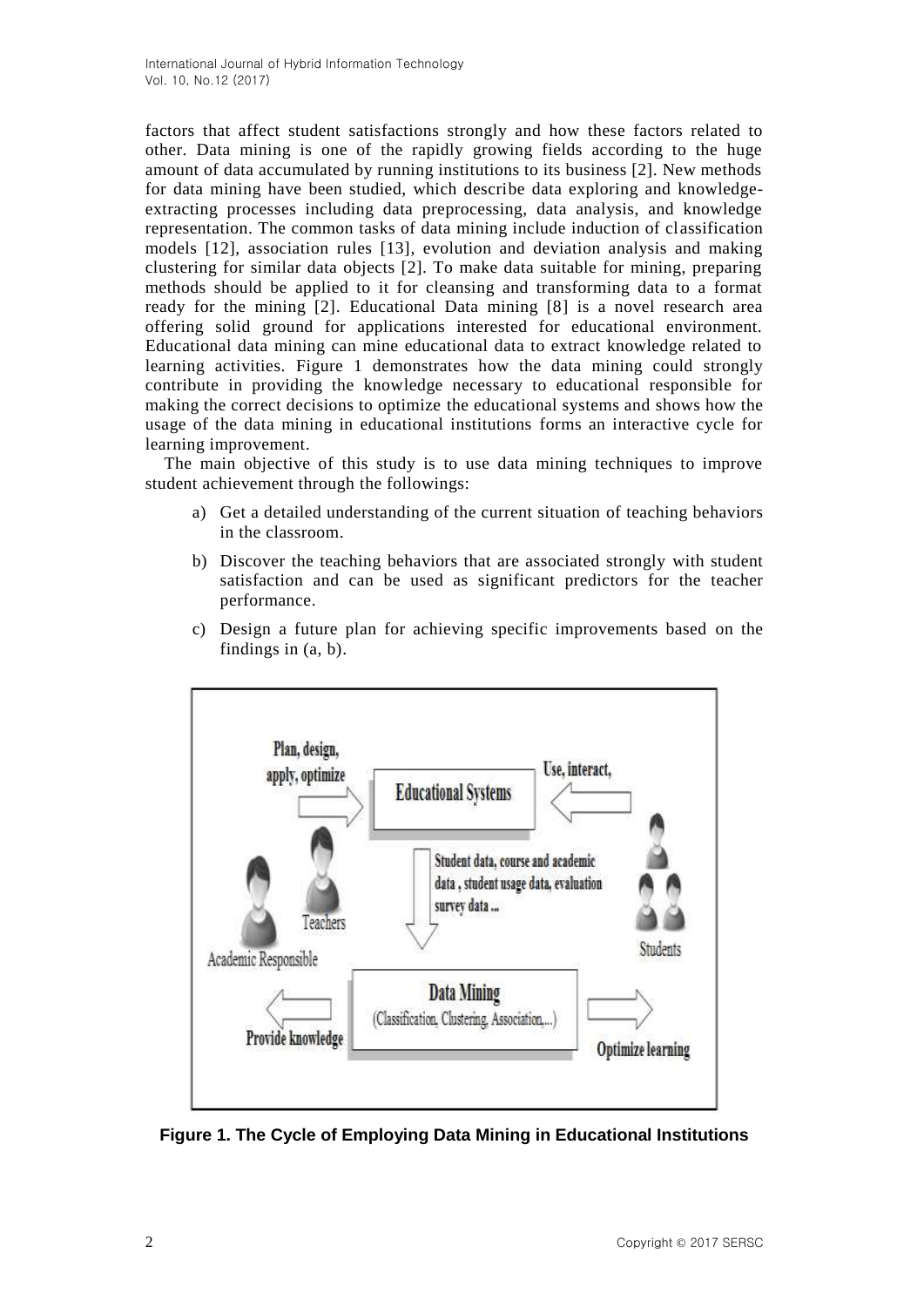## **2. Related Work**

Taherifar and Banirostam [5] used data mining techniques on data collected from survey forms of Turkish university students. In their work, they used Principle component analyses to reduce the data set then they applied and compared two-step and Kohonen clustering algorithms. Then, they used Quest decision tree algorithm on the results of a two-step clustering and extracted the important predictors that identify student satisfactions.

Hamada and Abadi [16] analyzed opinion of students about their teachers in Teacher Evaluation system. In their paper, they showed an application of data mining and presented analysis of the obtained result using WEKA tool.

Hemaid and El-Halees [3] investigated teaching performance factors using data mining. In their work, they proposed a model to evaluate teacher performance through the use of data mining techniques like association, and classification rules and also they applied these techniques using WEKA tool on real data collected for teachers from the Ministry of Education and Higher Education in Gaza City.

Ajay and Saurabh [17] used data mining techniques to evaluate performance of university teachers. They used four classification techniques which are Naive Bayes, ID3, CART and LAD tree. The Naïve Bayes classifier was the best algorithm having lowest average error compared to others.

Palshikar *et al.*, [6] introduced how survey responses can be analyzed and processed using data mining techniques and described a tool called QUEST for analyzing survey responses. They presented a real-life case-study where QUEST was used to analyze responses from a real-life employee satisfaction survey in an IT company.

Barracosa and Antunes [4] proposed a new methodology for predicting teachers performance based on the analysis of educational surveys. In their methodology, they use classification and sequential pattern mining for identify and discovering meta-patterns describing frequent teacher behaviors.

Abu Naser *et al.*, [18] developed Artificial Neural Network model for predicting a sophomore student performance. They tested the model and showed that the model was able to predict the performance of more than 80% of prospective students.

## **3. Data Set Description**

This paper inspects real data collected from an educational database system and via online Teacher Assessment Survey (TAS) in a higher education institution. The institution conducts survey for each course they teach in the last of each semester. This survey aims to examine issues viewed as essential to students by seeking their opinion on a number of factors related to teaching, assessment and support provided by their course teachers in a classroom. The conducted survey contains 20 of structured questions offering fixed options to a student, who chooses one from them. For example, *"answer students' questions clearly: Excellent, Good, Average, Poor, Very poor"*. The TAS questions are grouped into 4 categories as shown in Table 1 and the questions within each category gather responses about a specific aspect of a teacher behavior in a classroom.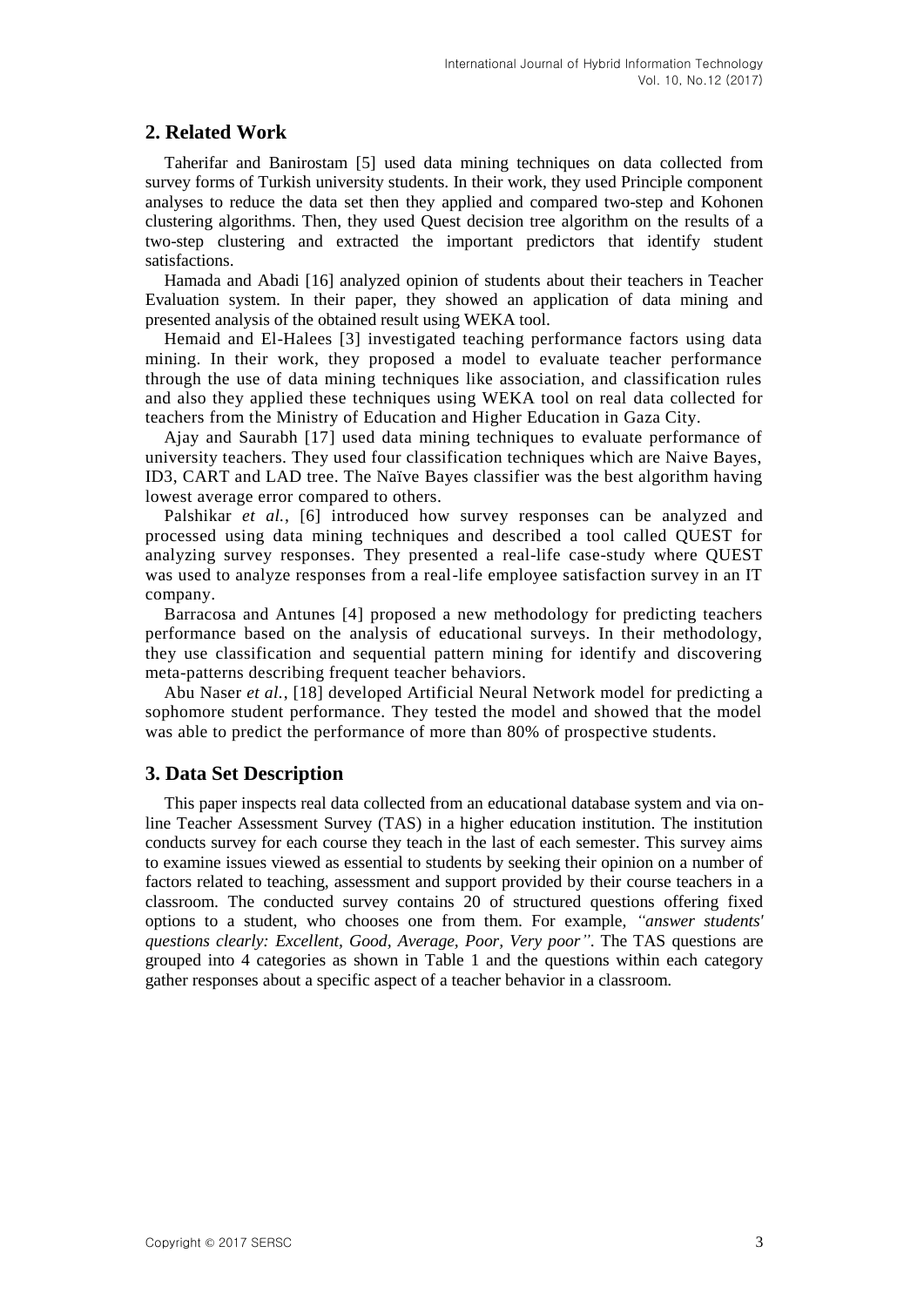| <b>Categories</b>          | <b>Ouestions</b>                                                 |  |  |  |
|----------------------------|------------------------------------------------------------------|--|--|--|
|                            | 1. has strict and an influential figure.                         |  |  |  |
| Personal                   | 2. the overall appearance stylish and decent.                    |  |  |  |
| Characteristics            | 3. is committed to the dates of the lectures.                    |  |  |  |
|                            | 4. treats students with humility and respect                     |  |  |  |
|                            | 5. proficient in the scientific materials.                       |  |  |  |
|                            | 6. answers students' questions clearly                           |  |  |  |
| Scientific                 | 7. widely acquaintance in diverse areas of knowledge.            |  |  |  |
| Background                 | 8. presents the material in suitable way to student levels.      |  |  |  |
|                            | 9. presents the material in a coherent and sequential displays   |  |  |  |
|                            | 10. covers course topics during the semester.                    |  |  |  |
|                            | 11. enriches the material by examples.                           |  |  |  |
|                            | 12. uses methods growing the student thinking.                   |  |  |  |
|                            | 13. grows positive attitudes among students towards the          |  |  |  |
|                            | Specialization.                                                  |  |  |  |
| <b>Professional Skills</b> | 14. invests time in the lecture presentation of the material and |  |  |  |
|                            | the scientific activities.                                       |  |  |  |
|                            | 15. develops research skills by different activities.            |  |  |  |
|                            | 16. encourages students to use a variety of knowledge            |  |  |  |
|                            | sources.                                                         |  |  |  |
|                            | 17. uses a variety of questions in the exam.                     |  |  |  |
|                            | 18. covers the most scientific topics in the exam.               |  |  |  |
| Assessment                 | 19. the number of questions are proportional to the exam         |  |  |  |
|                            | time.                                                            |  |  |  |
|                            | 20. assesses duties and activities objectively.                  |  |  |  |

### **Table 1. TAS Questions**

Before analyzing the data, the satisfaction index (SI) is computed for each TAS question as indicator that assesses the overall student satisfactions for that question intention (aspect of teaching behavior). To establish a SI of ith question  $(O_i)$  answered by *N* students, the student answer for  $Q_i$  is mapped to number value (*v*) on a scale from 0 to 4 (Excellent{4}, Good{3}, Average{2}, Poor{1}, Very poor{0}), where 0 is the worst value while 4 is the best value. The satisfaction index of  $Q_i$  whose fixed domain  $D_i$  of possible answers  $(0, |D_i| - 1)$  is calculated as shown in equation 1  $(n_i = n$  o. of students that selected answer *v* for  $Q_i$ ) [5]. If all students answer 0 to a question  $Q_i$ , then  $S(Q_i) = 0$ %. If all students answer  $|D_i| - 1$  to a question  $Q_i$ , then  $S(Q_i) = 100\%$ .

$$
S(Q_i) = 100 \times \frac{\sum_{v=0}^{|D_i|-1} v \times n_v}{(|D_i|-1) \times N} \qquad 0 \le S(Q_i) \le 100.0 \text{ for each question } Q_i.
$$
 (1)

We also computed the overall SI for each category (related questions of a specific concern) as the average of the SI  $S(C_i)$  for jth category  $(C_i)$  containing N questions (see equation 2) [5].

$$
S(C_j) = \frac{\sum_{i=1}^{N} S(Q_{i,j})}{N}
$$
 (2)

After processing the collected data, the data comprises 608 records, each record consists 29 attributes describing a course and student satisfactions for the course-teaching aspects. Table 2 presents the attributes and their description as taken from the source database and after calculating the satisfaction measures.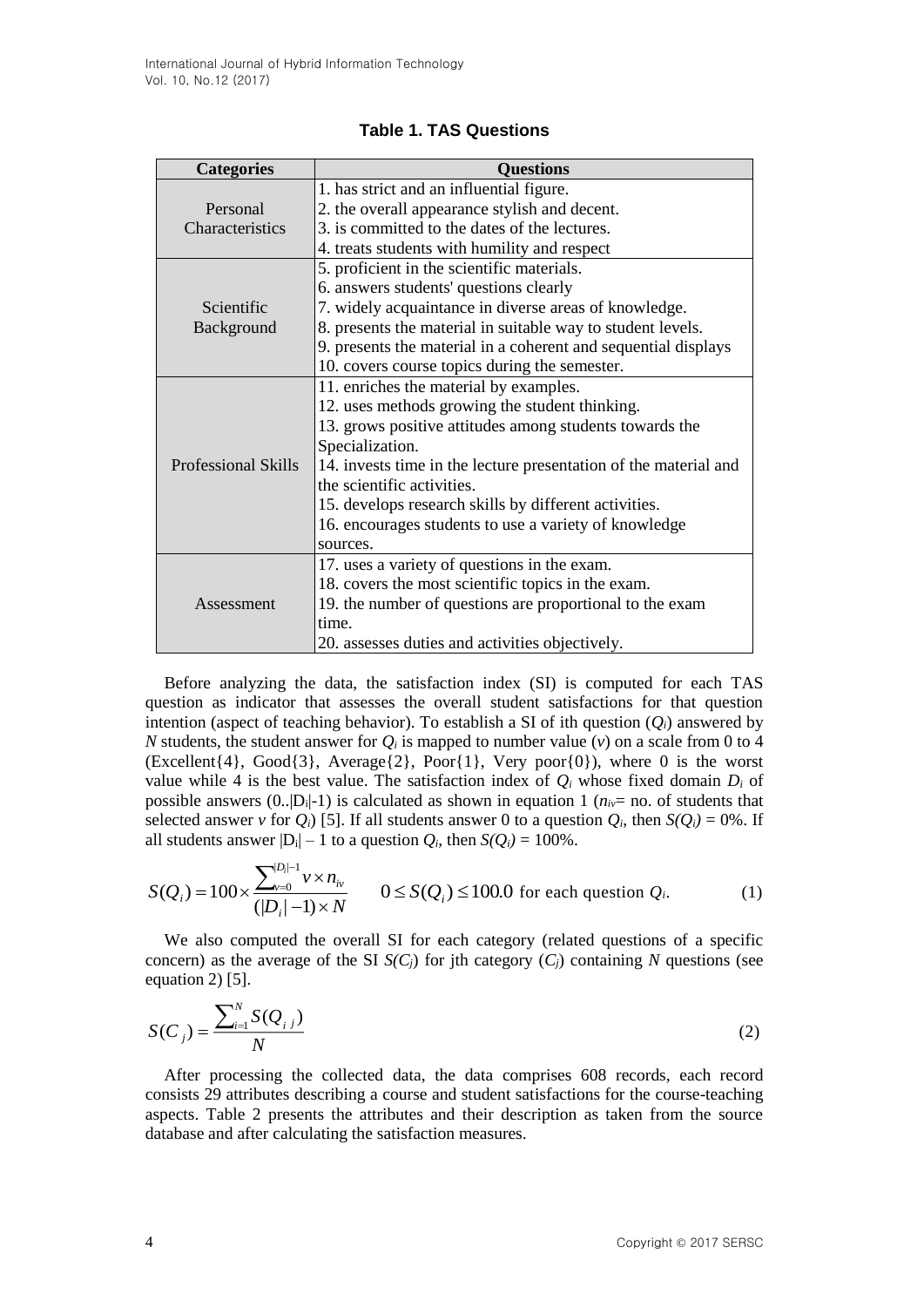| Attribute                                                     | <b>Attribute Description</b>                                                                  |  |  |
|---------------------------------------------------------------|-----------------------------------------------------------------------------------------------|--|--|
| Teacher id                                                    | The ID number of teacher                                                                      |  |  |
| Qualification                                                 | The qualification of teacher;<br>Values: BA, MA, Ph.D.                                        |  |  |
| Course id                                                     | The ID number of course                                                                       |  |  |
| Faculty                                                       | College name                                                                                  |  |  |
| Major                                                         | The specific of the course                                                                    |  |  |
| Course level                                                  | The course level in a curriculum<br>Values: $15$                                              |  |  |
| No Students                                                   | The total number of student in the<br>course                                                  |  |  |
| Satisfaction index scores<br>of 20 questions in the<br>survey | Satisfaction index scores of 20<br>questions in the survey<br>of studies.<br>Values: 0100     |  |  |
| Total SI                                                      | The total average of the SI for all<br>questions                                              |  |  |
| Achievement_average                                           | The total average of the student marks<br>in the course taught by the teacher<br>Values: 0100 |  |  |

### **Table 2. Data Set Attributes**

## **4. Experiments**

As we mention before, using data mining on performance data will be fruitful in building classification and predictive models to know the well-defined teaching performance indicators influencing the student satisfaction. So we will discuss later our experiences in mining educational data and migrating these data to knowledge.

### **4.1. Experiment 1: using only responses to predict student satisfaction**

In the first experiment, we used only the responses to the questions to build a predictive model to predict student satisfaction for a teacher performance without using any other data (Eg., teacher qualification, course level, no. of student in the course *etc.*). in this experiment, we used the SI attributes for the TAS categories with making the attribute values to be class label(poor, average, good), First we discrete the total average of the SI for all questions to make it class label (poor, average, good).

| <b>Fields</b> | <b>Description</b>       | <b>Values Domain</b> |         | <b>Direction</b> |
|---------------|--------------------------|----------------------|---------|------------------|
| PersChar      | The overall SI of        | $>= 80$              | good    | input            |
|               | Personal-Characteristics | 79-65                | average |                  |
|               | category                 | <65                  | poor    |                  |
|               | The overall SI of        | $>= 80$              | good    | input            |
| ScBackground  | Scientific-Background    | 79-65                | average |                  |
|               | category                 | < 65                 | poor    |                  |
|               | The overall SI of        | $>= 80$              | good    | input            |
| ProfSkills    | Professional-Skills      | 79-65                | average |                  |
|               | category                 | < 65                 | poor    |                  |
|               | The overall SI of        | $>= 80$              | good    | input            |
| Assessment    | Assessment category      | 79-65                | average |                  |
|               |                          | <65                  | poor    |                  |
|               | The total average SI of  | $>= 80$              | good    | Output           |
| TechPerfAvg   | the teacher performance  | 79-65                | average | (Target)         |
|               |                          | <65                  | poor    |                  |

**Table 3. Data Set Attributes of Experiment1**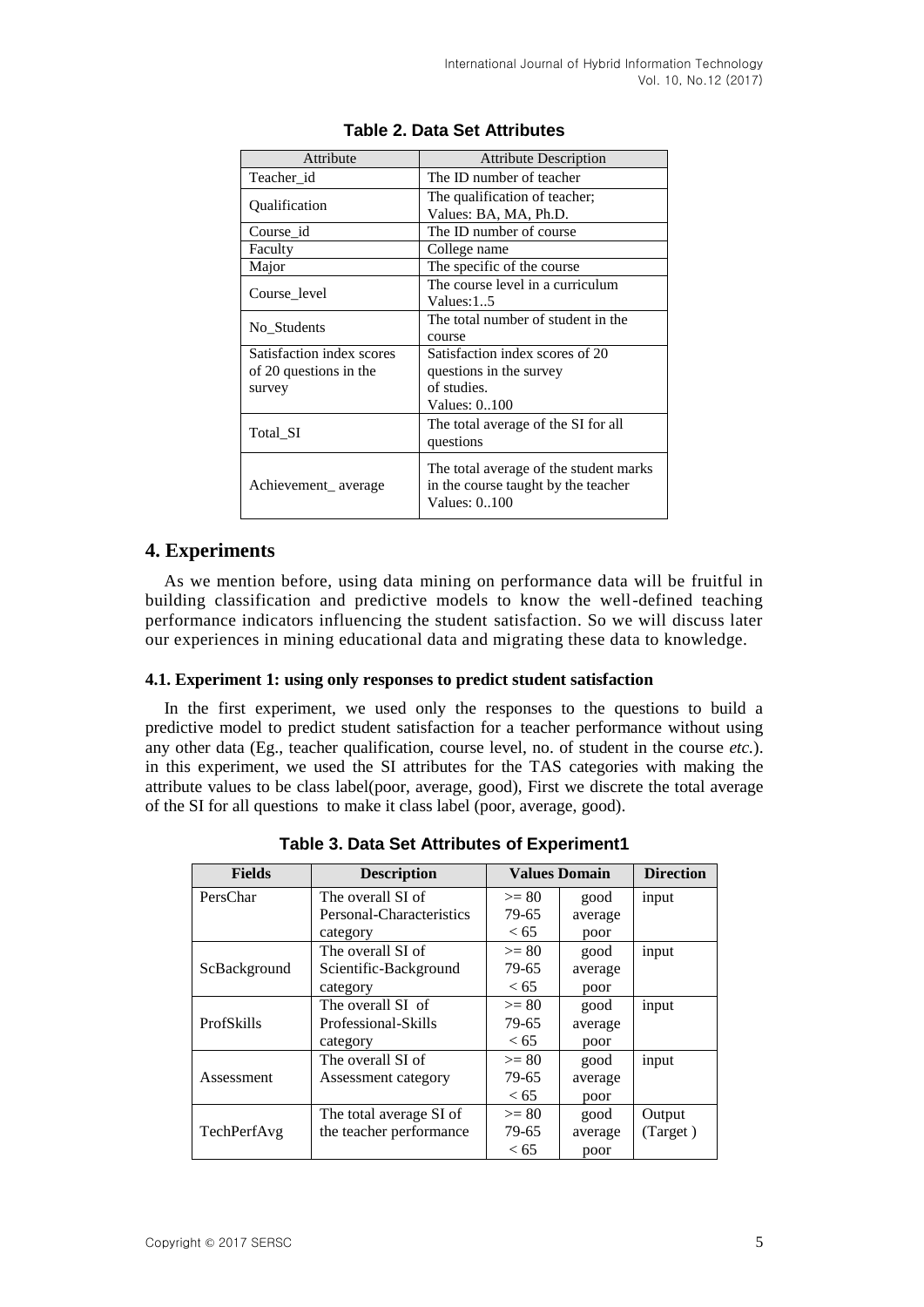After preparing the data set to make it suitable for mining as shown in Table 3, we applied the c4.5 classification algorithm which is a tree-based classification and prediction method which uses recursive splitting for the training data set into subsets with similar target field values. The c4.5 examines the input fields to find the best split, measured by the reduction in an impurity index that results from the split. The split defines multiple subsets, each of which is subsequently split into more subsets and so on until one of the stopping criteria is triggered [14, 15]. Figure 2 and Figure 3 illustrate the result of the classification on the TechPerfAvg (The total average SI of the teacher performance) as a target class.



**Figure 2. Teaching-behavior Classification Tree in Experiment 1**



**Figure 3. Teaching-behavior Classification Rules in Experiment 1**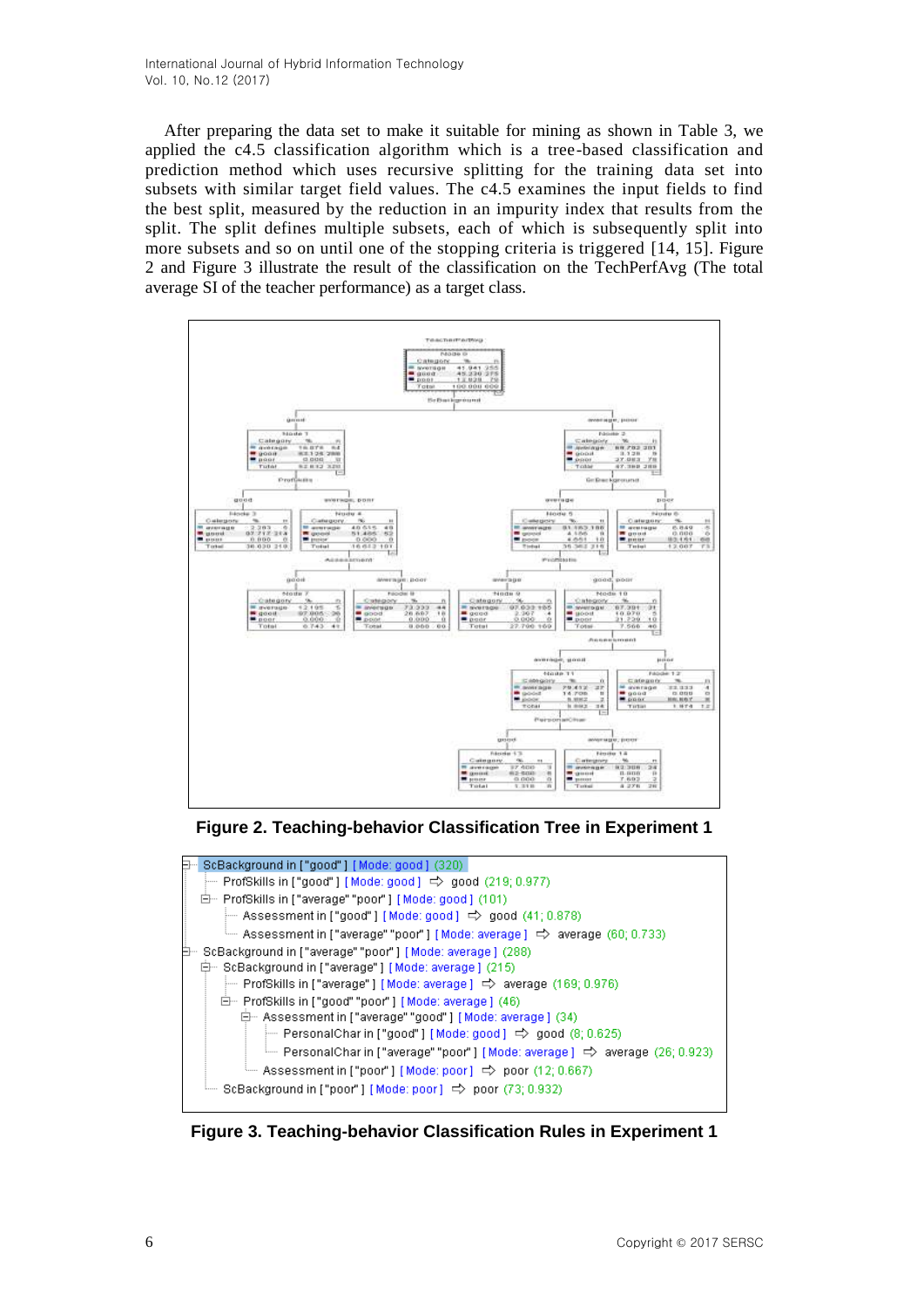From the classification result, we found that the scientific background of the teacher is the best predictor for teacher performance.

### **4.2. Experiment 2: using responses and achievement average**

In this experiment, we use the all of the question responses and course achievement average to classify the teacher performance. Figure 4 shows the resulted classification tree with high accuracy rate 94.2%. Figure 5 shows rule based view for the classification result. We will explain some of the interested rules:

Rule1: if(Q12 in [poor, average] and Q9 in [poor]) then teacher performance is poor.

Rule2: if(Q12 in [good] and Q18 in [good] and Q1 in [good]) then teacher performance is good.

From these rules, we found that the Q12 attribute concerning about how the teacher uses methods growing the student thinking plays important role in classifying the teacher performance.



**Figure 4. Teacher-performance Classification Tree in Experiment 2**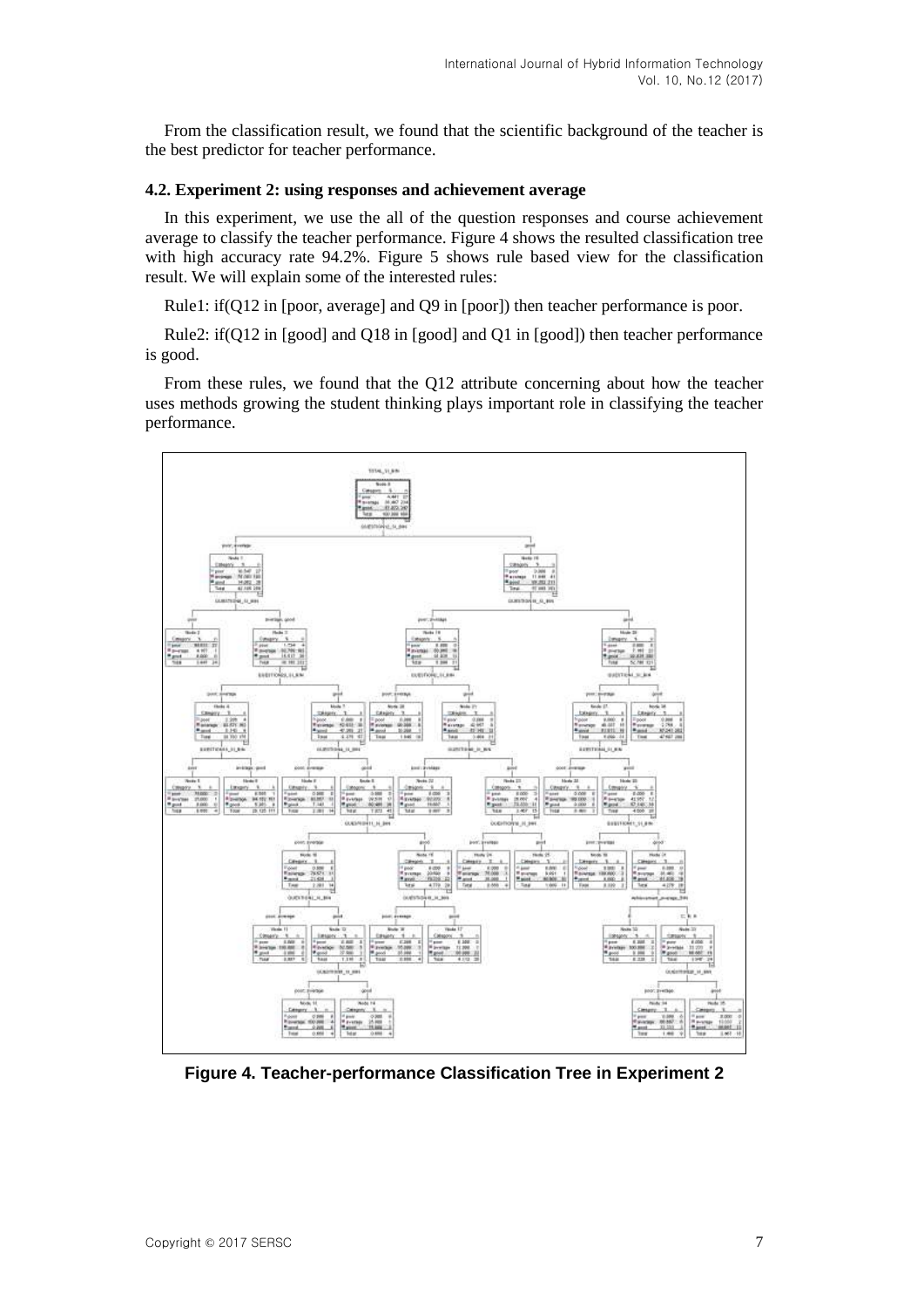International Journal of Hybrid Information Technology Vol. 10, No.12 (2017)



**Figure 5. Teacher-performance Classification Rules in Experiment 2**

### **5.3. Experiment 3: Using responses and student data to predict Student satisfaction for teaching performance.**

The goals of this experiment are to extract the important factors that identify the student satisfaction for their teacher performance and to build the classification model for predicting the student satisfaction. Later we illustrate the mining experience starting from the preparation of the data to the application of the mining process and its evaluation.

**Data preprocessing:** We discrete the TAS questions SI values and number of student enrollment in a course into categories based on the values of the mean and the standard deviation of the values distribution. Table 4 presents the attributes and their description that exists in the data set.

**Data mining functionality**: (clustering, classification): In this case, we firstly segment the course satisfaction data into 3 cluster by applying k-means clustering algorithm [11]. The clustering process groups the data according to their similarity. The input data for the clustering process is shown in Table 4. The output clusters classify the satisfaction data into three groups: cluster-1, cluster-2 and cluster-3. Figure 6 shows a graph of the three clusters plotted and colored according the total overall SI percent. We observe that the cluster-3 presenting at most the data of the dissatisfied courses.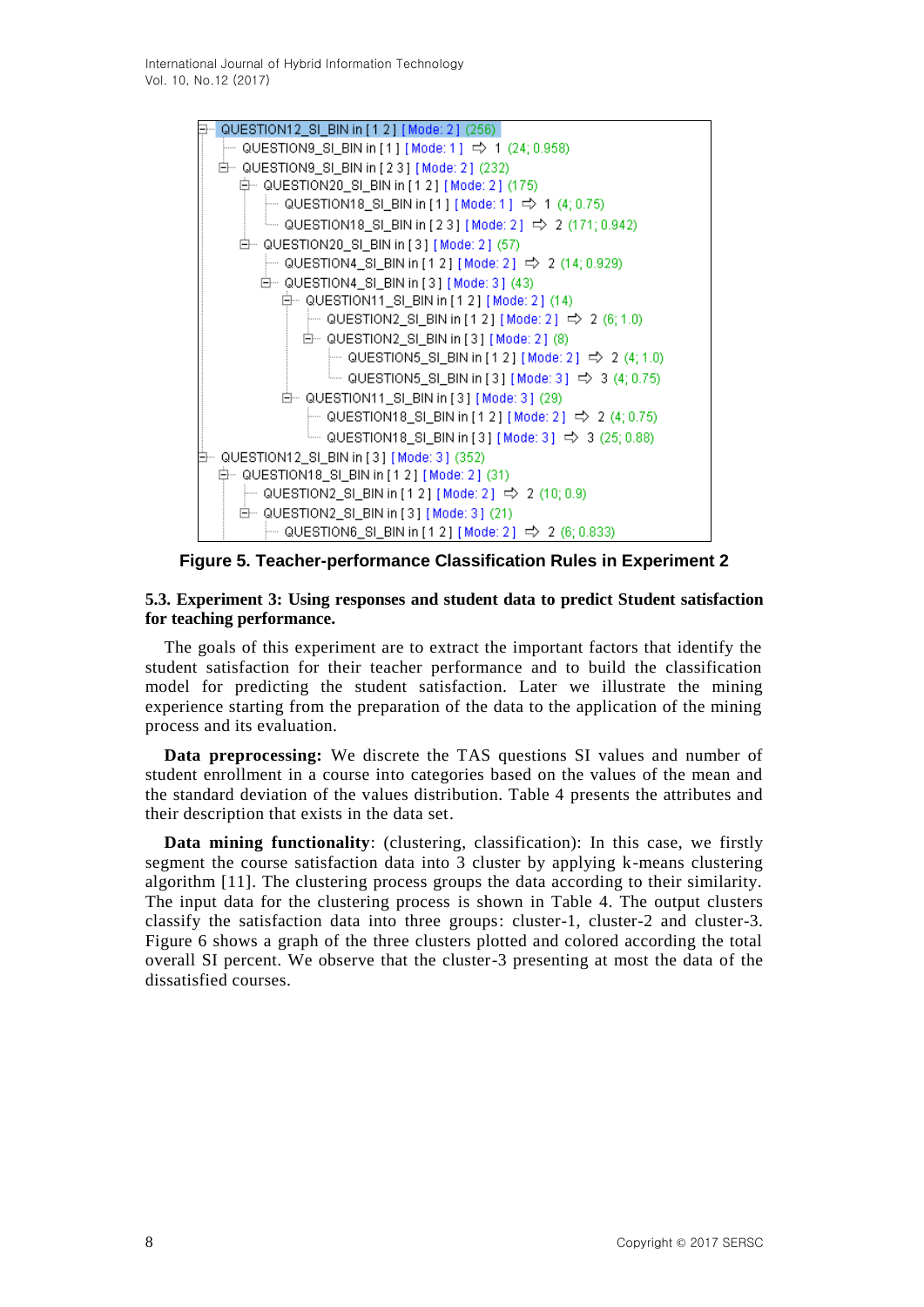| <b>Fields</b>                | <b>Description</b>                                         | <b>Values Domain</b>                                                             | <b>Direction</b>              |       |
|------------------------------|------------------------------------------------------------|----------------------------------------------------------------------------------|-------------------------------|-------|
| Faculty                      | The name of the<br>faculty of the course                   |                                                                                  |                               | input |
| Question1_SI_Bin             | categories based on the<br>values of the mean and          | $x < (Mean - Std. Dev)$                                                          | $-1(poor)$                    |       |
|                              | standard deviation of<br>the distribution of the<br>field. | $(Mean - Std. Dev) \le x$<br>$\leq$ (Mean + Std. Dev)                            | $0$ (average)                 | input |
| <b>Ouestion20 SI Bi</b><br>n |                                                            | $x > (Mean + Std. Dev)$                                                          | 1(good)                       |       |
| No Students Bin              | The number of<br>students enrollment in<br>the course      | $x < (Mean - Std. Dev)$<br>$(Mean - Std. Dev) \le x$<br>$\leq$ (Mean + Std. Dev) | $-1$ (small)<br>$0$ (average) | input |
|                              |                                                            | $x > (Mean + Std. Dev)$                                                          | $1$ (large)                   |       |

**Table 4. Data Set Attributes of the Clustering Process**



**Figure 6. Satisfaction Clusters Graph of Experiment 3**

In the second step, the output resulted from the clustering process is used to drive new class field named 'Satisfaction'. The Satisfaction field is flag attribute having true when 'course data' doesn't belong to "cluster-3". Then We apply the classification algorithm to build a classification model and identify the most important factors determining the satisfaction of the students to their course's teacher performance. Table 5 shows the data fields used to build the model. Figure 7 shows the resulted classification tree.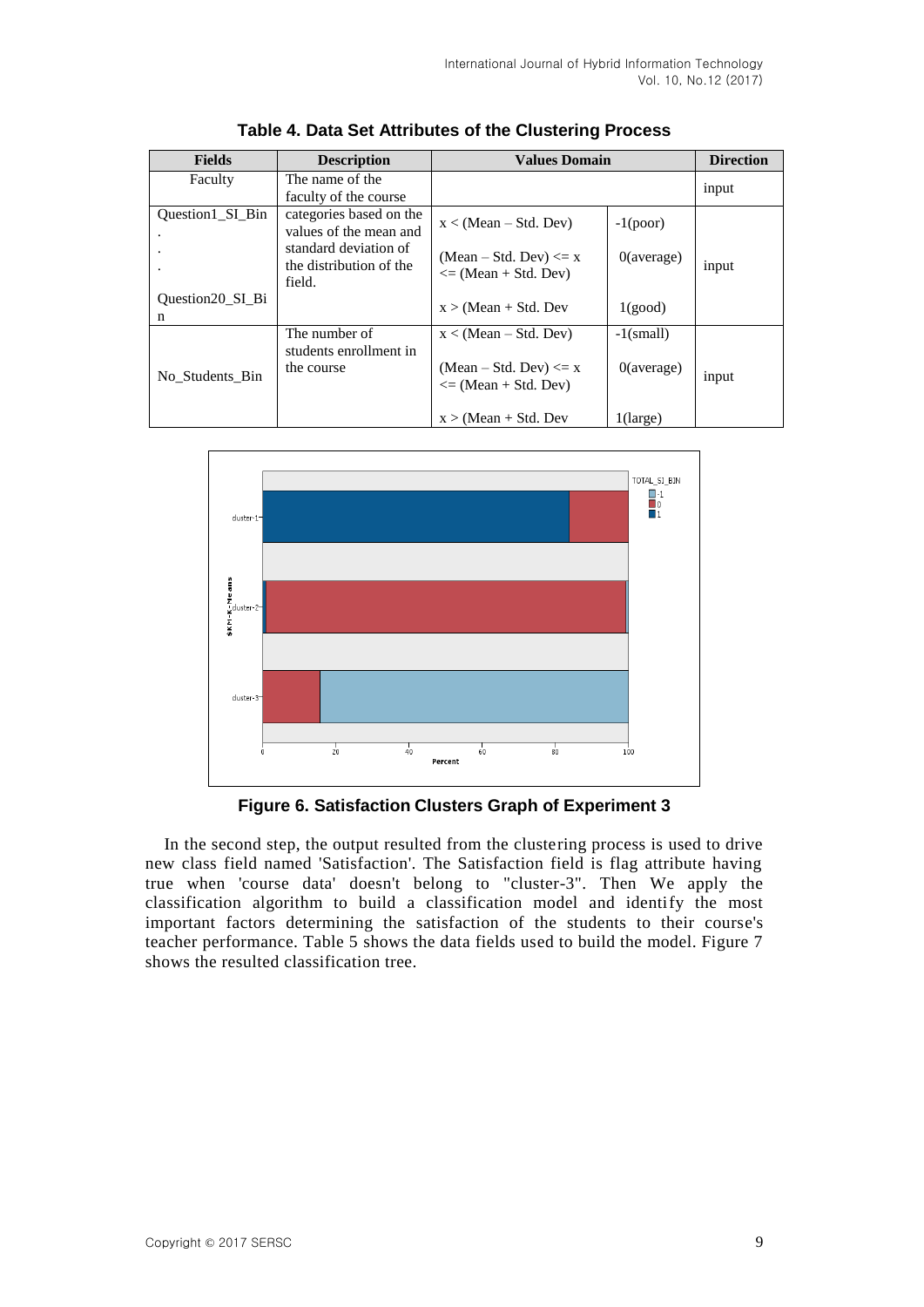| <b>Fields</b>     | <b>Description</b> | <b>Values Domain</b>            | <b>Direction</b>                   |        |
|-------------------|--------------------|---------------------------------|------------------------------------|--------|
| Faculty           | The name of the    | Agriculture, Arts, Dental,      |                                    |        |
|                   | faculty of the     |                                 | Economics, Education, Engineering, |        |
|                   | course             | Islamic, Law, Medical Sciences, |                                    | input  |
|                   |                    | Pharmacy, Science               |                                    |        |
|                   | categories based   | $x < (Mean - Std. Dev)$         | $-1(poor)$                         |        |
| Question1_SI_Bin  | on the values of   |                                 |                                    |        |
|                   | the mean and       | $(Mean - Std. Dev) \leq$        |                                    |        |
|                   | standard           | $x \leq (Mean + Std)$ .         | $0$ (average)                      | input  |
|                   | deviation of the   | Dev)                            |                                    |        |
|                   | distribution of    |                                 |                                    |        |
| Question20_SI_Bin | the field.         | $x > (Mean + Std. Dev)$         | 1(good)                            |        |
| Satisfaction      | <b>Student</b>     | True                            |                                    | output |
|                   | Satisfaction       | False                           |                                    |        |

| Table 5. Data Set Attributes of the Classification Process |  |  |  |
|------------------------------------------------------------|--|--|--|
|------------------------------------------------------------|--|--|--|



**Figure 7. Classification Tree of Experiment 4**

**Evaluation:** A total of 608 course-teaching records were used in the experiment. Of these records, 592 records are classified correctly with high accuracy of 97.37%. After this mining, we observe that there are some of interesting teacher performance factors. These factors are important in determining and classifying the course's teacher performance. The first importance factor is question6 that concerns about how the teacher answering students' questions clearly. The second factor is question10 concerning about covering course topics during the semester. The third factor is question8 that concerns on how the teacher presenting the material in suitable way to student levels. We observed that the faculty attribute plays role in classifying the student satisfaction about the teacher performance. We discovered that most of the scientific colleges interested in the teaching construct concerning about how the curriculum coverage during the semester.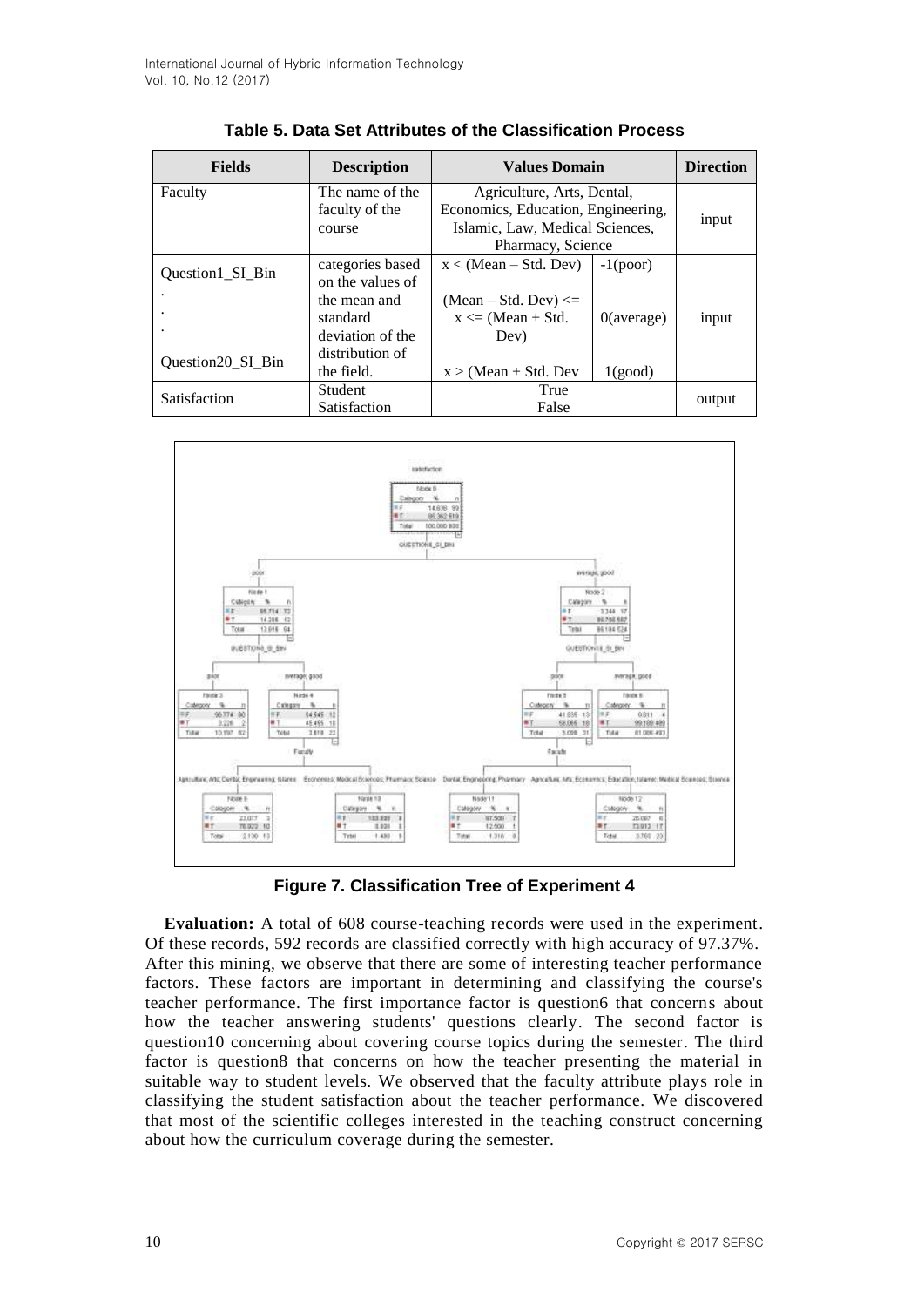## **5. Conclusion**

This study presents the importance of date mining techniques for exploring and discovering educational data. This study examines teaching constructs that are influencing on student satisfactions and indicates the important predictors for teacher performance. We applied several data mining techniques like data preprocessing techniques, c4.5 classification algorithm and K-means clustering algorithm. This study shows how the data of survey responses can be processed and mined. The study also shows the potential of the data mining for predicating student-satisfaction factors concerning about their teacher performance. We have met our objective which is to examine data of student satisfaction by data mining techniques. On working on these data, many attributes have been tested, and some of them are found effective on the performance prediction. The teaching construct that goals to growing the student thinking was important predictor for the student satisfaction. The teacher answering students' questions clearly, covering course topics during the semester and the presenting the material in suitable way play important roles in classifying the teachers' performance.

## **References**

- [1] R. A. Berk, "Survey of 12 strategies to measure teaching effectiveness", International Journal of Teaching and Learning in Higher Education, vol. 17, no. 1, **(2005)**, pp. 48-62.
- [2] J. Han, M. Kamber and J. Pei, "Data Mining: Concepts and Techniques", Morgan Kaufmann Publishers, San Francisco, **(2011)**.
- [3] R. K. Hemaid and A. M. Halees, "Improving Teacher Performance using Data Mining", International Journal of Advanced Research in Computer and Communication Engineering, vol. 4, no. 2, **(2015)**, pp. 407-412.
- [4] J. Barracosa and C. Antunes, "Anticipating Teachers' performance", Proceedings of the KDD Workshop: Knowledge Discovery in Educational Data, **(2011)**, pp. 77-82.
- [5] E. Taherifar and T. Banirostam, "Assessment of Student Feedback from the Training Course and Instructor' Performance through the Combination of Clustering Methods and Decision Tree Algorithms", International Journal of Advanced Research in Computer Science and Software Engineering, vol. 6, no. 2, **(2016)**, pp. 56-64.
- [6] G. K. Palshikar, S. S. Deshpande and S. S. Bhat, "Quest: Discovering insights from survey responses", Proceedings in the Eighth Australasian Data Mining Conference, vol. 101, **(2009)** December 1, pp. 83- 91.
- [7] S. Abu Naser, A. Al-Masri, Y. Abu Sultan and I. Zaqout, "A Prototype Decision Support System for Optimizing the Effectiveness of E-learning in Educational Institutions", International Journal of Data Mining & Knowledge Management Process (IJDKP), vol. 1, no. 4, **(2011)**.
- [8] R. Llorente and M. Morant, "Data Mining in Higher Education", Kimito Funatsu, **(2011)**.
- [9] P. N. Tan, M. Steinbach and V. Kumar, "Introduction to Data Mining", Addison-Wesley, **(2005)**.
- [10] J. Luan, "Data mining, knowledge management in higher education, potential applications", Proceedings of workshop associate of institutional research international conference, Toronto, **(2002)**, pp. 1-18.
- [11] A. Likas, N. Vlassis and J. J. Verbeek, "The global k-means clustering algorithm", Pattern recognition, vol. 36, no. 2, **(2003)**, pp. 451-461.
- [12] M. Kamber, L. Winstone, W. Gong, S. Cheng and J. Han, "Generalization and decision tree induction: efficient classification in data mining", Proceedings of the 7th International Workshop on Research Issues in Data Engineering (RIDE '97) High Performance Database Management for Large-Scale Applications, **(1997)**, pp. 111.
- [13] R. Agrawal, T. Imielinski and A. Swami, "Mining association rules between sets of items in large databases", Proceedings of the ACM SIGMOD Int'l Conf. on Management of Data (ACM SIGMOD '93), Washington, USA, **(1993)**.
- [14] R. Kohavi and J. R. Quinlan, "Data mining tasks and methods: Classification: decision-tree discovery", Proceedings of handbook of data mining and knowledge discovery, Oxford University Press, Inc, **(2002)** January, pp. 267-276.
- [15] S. Ruggieri, "Efficient C4. 5 [classification algorithm]", IEEE transactions on knowledge and data engineering, vol. 14, no. 2, **(2002)**, pp. 438-444.
- [16] F. Ahmadi, M. E. Abadi, "Data Mining in Teacher Evaluation System using WEKA", International Journal of Computer Applications, vol. 63, no. 10, **(2013)**, pp. 12-18.
- [17] A. K Pal and S. Pal, "Evaluation of Teacher's Performance: A Data Mining Approach", Journal of Computer Science and Mobile Computing, vol. 2, no. 12, **(2013)**, pp. 359-369.